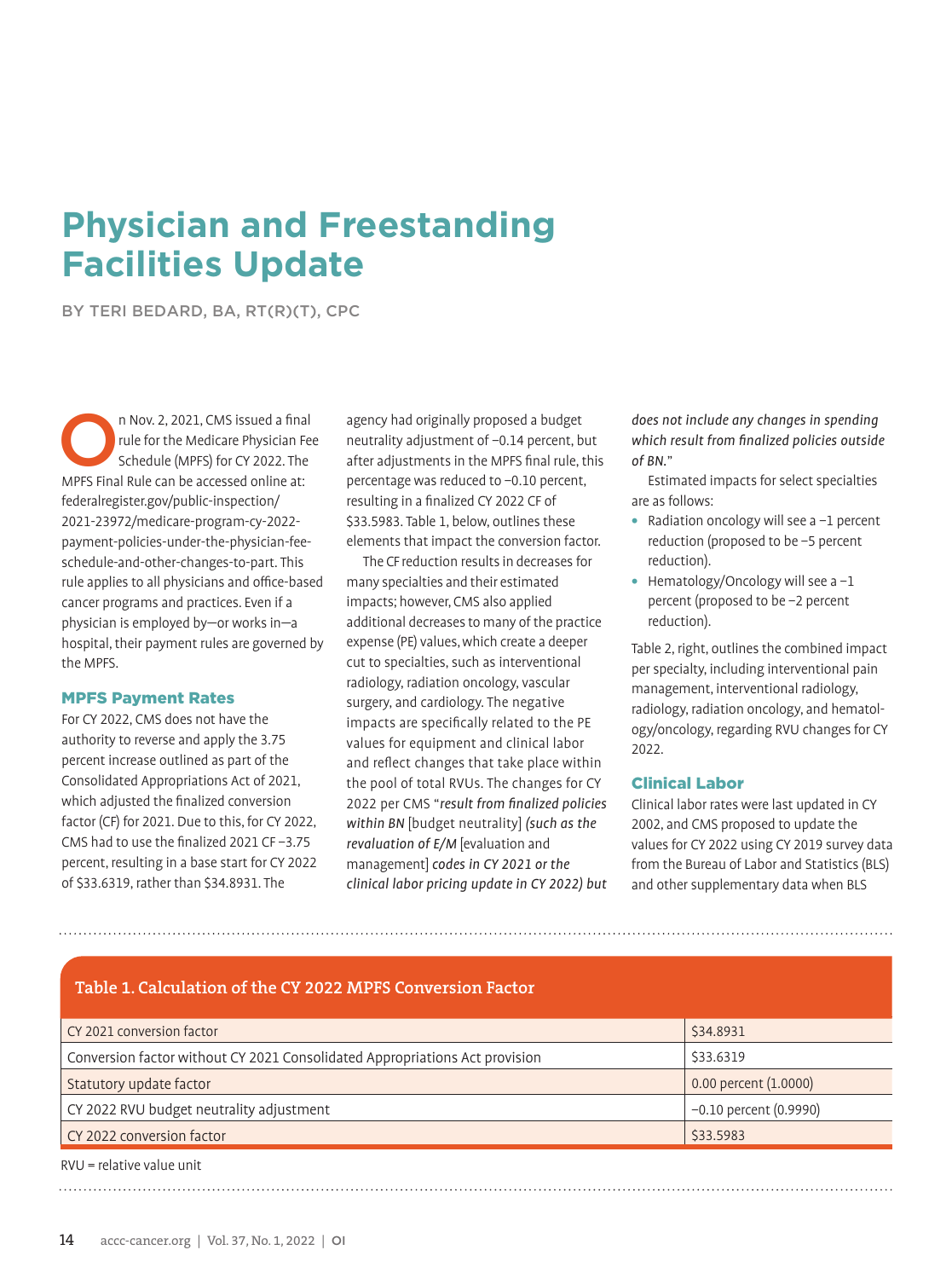# **Table 2. 2022 MPFS Estimated Impact on Total Allowed Charges by Specialty**

| <b>SPECIALTY</b>                                       | <b>ALLOWED CHARGES</b><br>(MILLIONS) | <b>IMPACT OF WORK</b><br><b>RVU CHANGES</b> | <b>IMPACT OF PE</b><br><b>RVU CHANGES</b> | <b>IMPACT OF</b><br><b>MP RVU</b><br><b>CHANGES</b> | <b>COMBINED IMPACT</b> |
|--------------------------------------------------------|--------------------------------------|---------------------------------------------|-------------------------------------------|-----------------------------------------------------|------------------------|
| Radiation oncology<br>and radiation therapy<br>centers | \$1,605                              | $0\%$                                       | $-1\%$                                    | $0\%$                                               | $-1%$                  |
| Hematology/oncology                                    | \$1,679                              | 0%                                          | $-1\%$                                    | $0\%$                                               | $-1\%$                 |
| Interventional pain<br>management                      | <b>\$865</b>                         | $0\%$                                       | 2%                                        | 0%                                                  | $1\%$                  |
| Interventional<br>radiology                            | <b>\$465</b>                         | 0%                                          | $-5%$                                     | 0%                                                  | $-5%$                  |
| Radiology                                              | \$4,257                              | $0\%$                                       | $-1\%$                                    | $0\%$                                               | $-1%$                  |

PE = practice expense; RVU = relative value unit

data are not available. Note: an increase in labor values is indicated for all labor types reviewed by CMS; however, many of the finalized values decreased from what was proposed due to a decrease in the value of fringe benefits factor, proposed at 1.366 and finalized at 1.296. Because values are maintained in a budget-neutral manner, an increase for one specialty or one code (or code set) is possible only because it was taken or adjusted from another specialty or code (or code set). For some specialties, like family practice, labor has a higher than average share of the direct costs, whereas in other specialties, like radiation oncology, labor has a lower than average share of the direct costs. Accordingly, specialties with the higher share of labor costs are proposed to receive increased payments for their services, whereas specialties that have lower direct costs associated to clinical labor will see decreases in payment for their services. After considerable pushback, CMS finalized the adoption of a 4-year phase-in. When split over 4 years, the clinical labor adjustment still negatively impacts interventional radiology services, but each year has a smaller adjustment than if total cuts were applied at one time.

CMS also moved forward with several revisions to the clinical labor pricing values for a variety of clinical labor types. For

example, stakeholder feedback disagreed with the CMS crosswalk for medical dosimetrist to 19-1040 (medical scientists) at an hourly rate of \$46.95. It was suggested to instead use BLS category 29-2098 (medical dosimetrists, medical records specialists, and health technologists and technicians, all other). CMS did not agree with this suggestion, because the median wage is \$20.50, and data from SalaryExpert (salaryexpert. com) supports an hourly rate of \$48.31. The inclusion of medical dosimetrist in the title is misleading because it is an aggregate of several types of miscellaneous technicians, and if the suggested rate were used, the hourly rate would be less than the 2002 value.

Commenters also disagreed with use of the 75th percentile for medical physicists, because this maintains the current values and suggests that the physicist category would be the most appropriate to use. Again, CMS did not agree with this suggestion, because the median hourly wage is \$59.06 for physicists in the BLS category compared SalaryExpert's medical physicist median hourly wage of \$66.90. Data from the American Association of Physicists in Medicine (AAPM) 2020 Professional Survey provide a rate of \$2.25/minute. CMS believes that these data are more representative with adjustment and therefore proposed a fringe

benefits multiplier value of \$2.14/minute for medical physicists. Table 3, page 16, highlights the finalized clinical labor pricing values that impact oncology. Table 4, page 16, illustrates the impact these clinical labor pricing changes will have by select specialties.

## Addressing Changes to E/M Services

CMS indicated that when the AMA adopted the new guidelines for outpatient and office setting E/M visits, CMS also adopted the changes. In the months since implementation, CMS indicated that there was a need for clarification or adjustment to previous guidelines to align all guidance more fully with the updates. To do this, CMS specifically addressed a few areas:

- **•** Split (or shared) visits
- **•** New and established patients and initial and subsequent visits
- **•** Payment for the services of teaching physicians.

## *Split (or Shared) Visits*

Per CMS, the guidelines do not address:

- **•** Who to bill under when the visit is performed by different practitioners.
- **•** Whether a substantive portion must be performed by the billing practitioner.
- **•** Whether practitioners must be in the same group.

(Continued on page 17)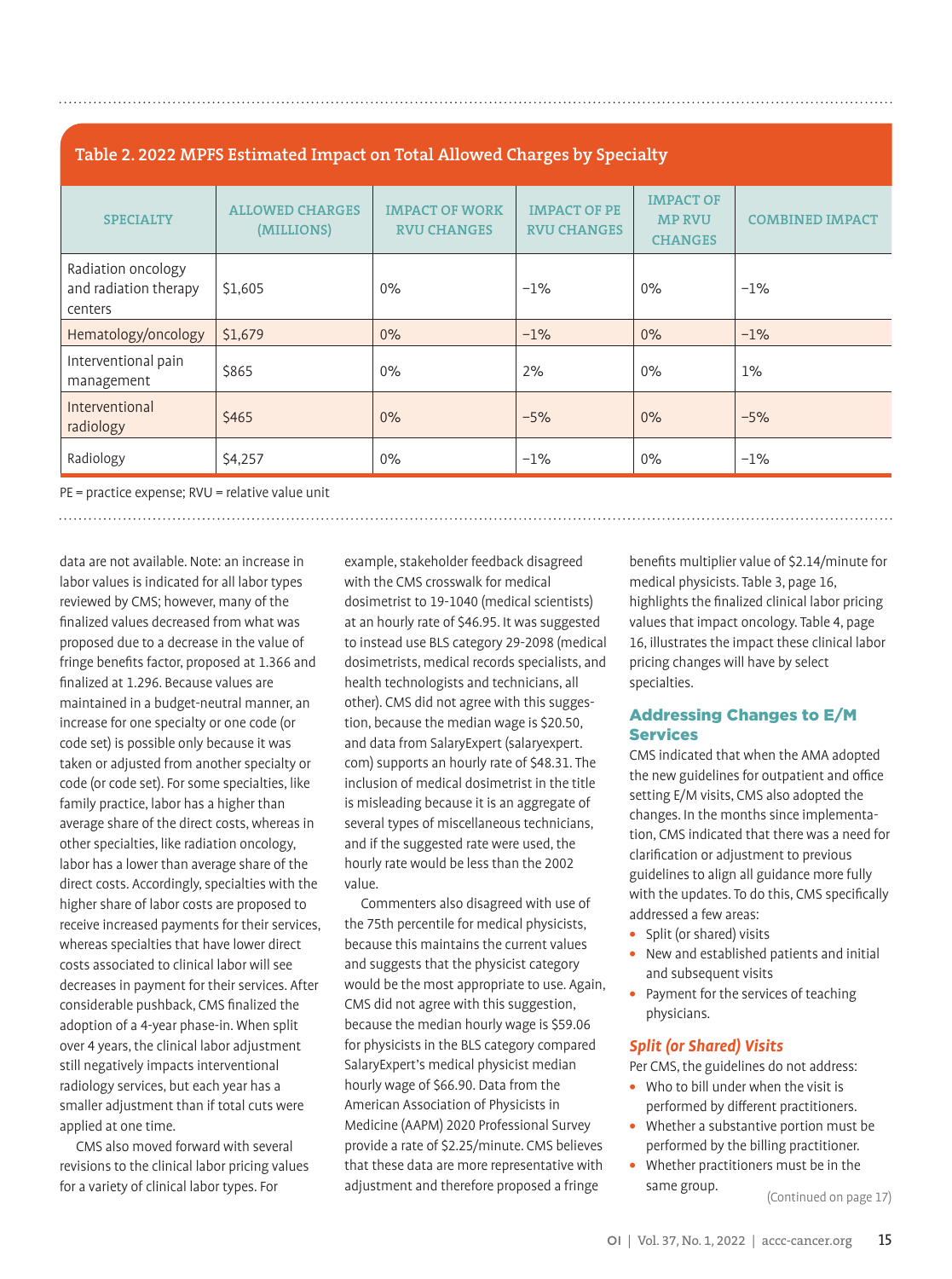| Table 3. Finalized 2022 Clinical Labor Pricing Updates Impacting Oncology |  |
|---------------------------------------------------------------------------|--|
|                                                                           |  |

| <b>LABOR</b><br><b>CODE</b> | <b>LABOR DESCRIPTION</b>                  | <b>SOURCE</b>      | <b>CURRENT RATE</b><br><b>PER MINUTE</b> | <b>UPDATED</b><br><b>RATE PER</b><br><b>MINUTE</b> | <b>Y1 PHASE-</b><br><b>IN RATE PER</b><br><b>MINUTE</b> | <b>TOTAL %</b><br><b>CHANGE</b> |
|-----------------------------|-------------------------------------------|--------------------|------------------------------------------|----------------------------------------------------|---------------------------------------------------------|---------------------------------|
| L050C                       | Radiation therapist                       | BLS 29-1124        | 0.50                                     | 0.89                                               | 0.60                                                    | 78%                             |
| L050D                       | Second radiation<br>therapist for IMRT    | BLS 29-1124        | 0.50                                     | 0.89                                               | 0.60                                                    | 78%                             |
| L063A                       | Medical dosimetrist                       | BLS 19-1040        | 0.63                                     | 0.91                                               | 0.70                                                    | 44%                             |
| L107A                       | Medical dosimetrist/<br>medical physicist | L063A, L152A       | 1.08                                     | 1.52                                               | 1.19                                                    | 41%                             |
| L152A                       | Medical physicist                         | AAPM Data*         | 1.52                                     | 2.14                                               | 1.68                                                    | 41%                             |
| L056A                       | RN/OCN*                                   | BLS 29-2033        | 0.79                                     | 0.81                                               | 0.80                                                    | 3%                              |
| L050B                       | Diagnostic medical<br>sonographer         | BLS 29-2032        | 0.50                                     | 0.77                                               | 0.57                                                    | 54%                             |
| LO51B                       | RN/diagnostic medical<br>sonographer      | L051A, BLS 29-2032 | 0.51                                     | 0.77                                               | 0.58                                                    | 51%                             |

\*Updated in response to comments. OCN = oncology certified nurse; RN = registered nurse.

# **Table 4. Anticipated Clinical Labor Pricing Effect on Specialty Impacts**

| <b>SPECIALTY</b>                                 | <b>ALLOWED CHARGES</b><br>(MILLIONS) | <b>FULLY UPDATED</b> | <b>Y1 PHASE-IN TRANS</b> |
|--------------------------------------------------|--------------------------------------|----------------------|--------------------------|
| Hematology/oncology                              | \$1742                               | $-2%$                | $-1%$                    |
| Radiation oncology and radiation therapy centers | \$1666                               | $-3%$                | $-1%$                    |
| Interventional pain management                   | \$897                                | $-1%$                | $0\%$                    |
| Radiology                                        | \$4417                               | $-1%$                | 0%                       |
| Vascular surgery                                 | \$1149                               | $-5%$                | $-1%$                    |
| Interventional radiology                         | \$482                                | $-6%$                | $-2%$                    |
| Diagnostic testing facility                      | \$689                                | $-7%$                | $-2%$                    |

Note: CMS isolated the anticipated impacts that labor value changes would have on the various specialties and the payment for their services. The agency emphasized that the values in this table from the MPFS Final Rule are not the projected impacts by specialty of all policies finalized for CY 2022; the values only represent the anticipated effect of the isolated clinical labor pricing update. Therefore, the allowed changes for each specialty may not match the allowed charges listed in the "Regulatory Impacts Analysis" section of the rule.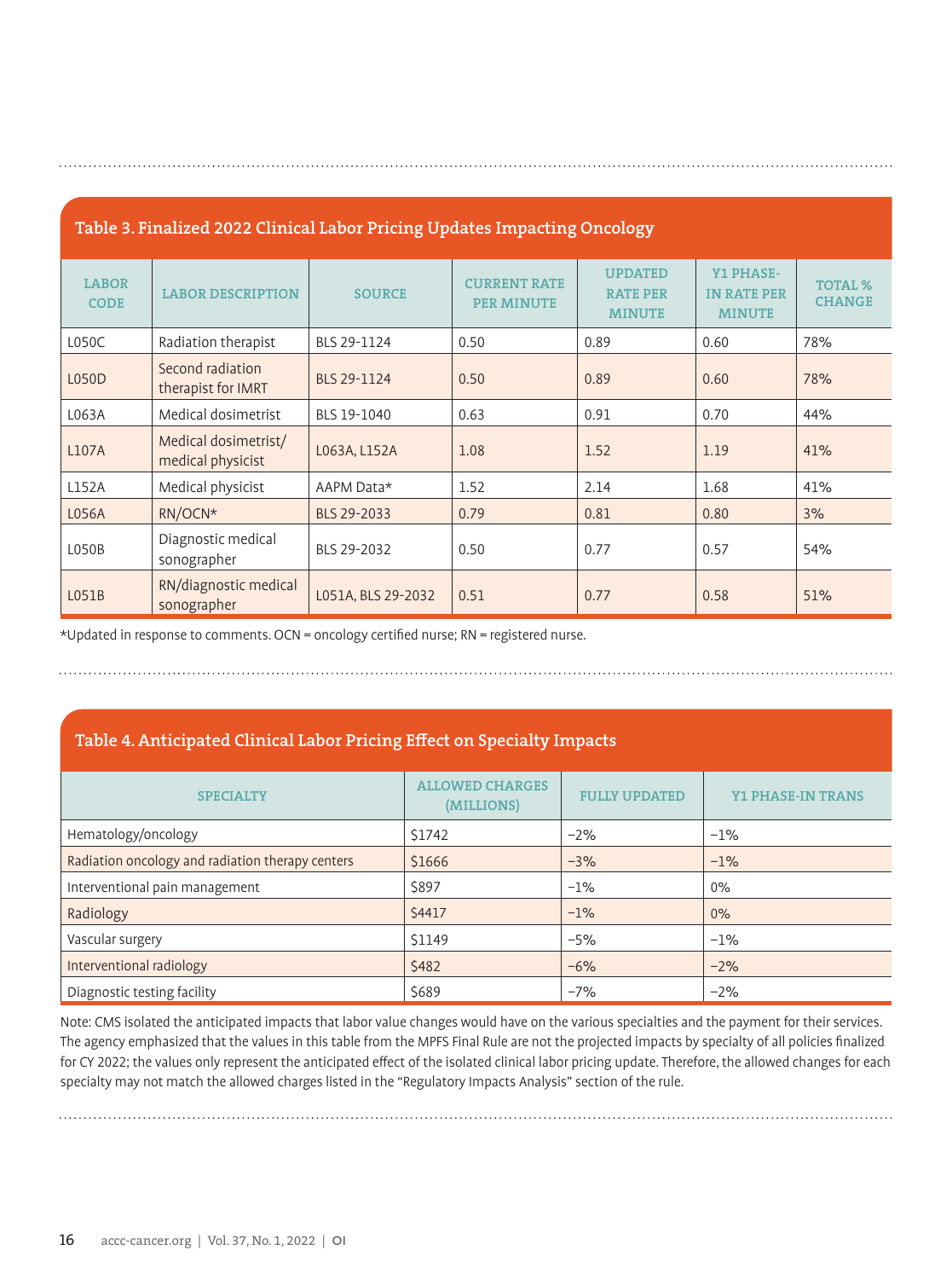(Continued from page 15)

**•** The setting where the split (or shared) visits may be furnished to be billed.

Within the 2021 CPT® E/M guidelines, the AMA states that "*a split or shared visit is defined as a visit in which a physician and other qualified health care professional(s) jointly provide the face-to-face and non-faceto-face work related to the visit. When time is being used to select the appropriate level of services for which time-based reporting of shared or split visits is allowed, the time personally spent by the physicians and other qualified health care professional(s) assessing and managing the patient on the date of the encounter is summed to define total time. Only distinct time should be summed for split or shared visits (that is, when two or more individuals jointly meet with or discuss the patient, only the time of one individual should be counted).*"

CMS proposed and finalized defining a split (or shared) visit as an E/M visit performed (split or shared) by both a physician and non-physician practitioner (NPP) who are in the same group in accordance with applicable laws and regulations for new and established patient visits. The visit is provided in a facility setting in which payment for services furnished incident to is prohibited. In the non-facility setting, when the physician and NPP each perform components of the visit, the visit can be billed under the physician if incident-to

criteria are met. The services are provided in accordance with applicable laws and regulations, specifically either the physician or NPP could bill the payer directly for the visit in the facility setting, rather than bill as a split (or shared) visit. CMS also proposed and finalized allowing for split (or shared) visits to be billed for both new and established E/M patient visits. CMS clarified that only the physician or NPP who performs the substantive portion of the split (or shared) visit bills for the visit. CMS is defining "substantive portion" to mean more than half of the total time spent by the physician or NPP performing the visit.

CMS did make an adjustment to its proposal. CY 2022 will be a transitional year, except for critical care visits, and the substantive portion will be defined by one of three key components (history, exam, and medical decision making [MDM]) or more than half of the total time spent by the physician and NPP performing the split (or shared) visit and require a yet defined modifier when billed on a claim. Table 5, below, outlines the differences between CY 2022 and CY 2023 in the MPFS Final Rule as they relate to the definition of "substantive portion" of a visit.

Due to the need to determine the amount of time spent by each entity, CMS recommended documenting the time spent in the note, even if the MDM method is selected to

code the visit. In addition, the entity who performs the substantive portion of the visit is the one to sign and date the note, but documentation should include the names and credentials of both entities.

CMS finalized that the time between the physician and NPP be totaled and the one with more than half of the time will bill the visit based on the total time documented. The agency also finalized that the substantive portion could include time with or without direct patient contact. One of the practitioners performing the visit must have face-to-face (in-person) contact with the patient, but it does not have to be the practitioner who performs the substantive portion and bills for the visit.

CMS proposed and finalized that prolonged services could be billed in addition to a visit when the time-based method is used for billing. This would only apply for other outpatient and inpatient/observation/ hospital/nursing facilities; use of prolonged services would *not* apply to emergency department and critical care visits.

CMS outlined a list of services that count toward the total time for determining the substantive portion. Activities include:

- **•** Preparing to see the patient (e.g., review of tests)
- **•** Obtaining and/or reviewing separately captured history
- **•** Performing a medically appropriate examination and/or evaluation

# **Table 5. Final Definition of Substantive Portion for E/M Visit Code Families**

| <b>E/M VISIT CODE FAMILY</b>                       | <b>2022 DEFINITION OF SUBSTANTIVE</b><br><b>PORTION</b>      | <b>2023 DEFINITION OF SUBSTANT</b><br><b>PORTION</b> |
|----------------------------------------------------|--------------------------------------------------------------|------------------------------------------------------|
| Other outpatient*                                  | History, or exam, or MDM, or more than<br>half of total time | More than half of total time                         |
| Inpatient/observation/hospital/nursing<br>facility | History, or exam, or MDM, or more than<br>half of total time | More than half of total time                         |
| Emergency department                               | History, or exam, or MDM, or more than<br>half of total time | More than half of total time                         |
| Critical care                                      | More than half of total time                                 | More than half of total time                         |

\*Office visits will not be billable as split (or shared) services. MDM = medical decision making.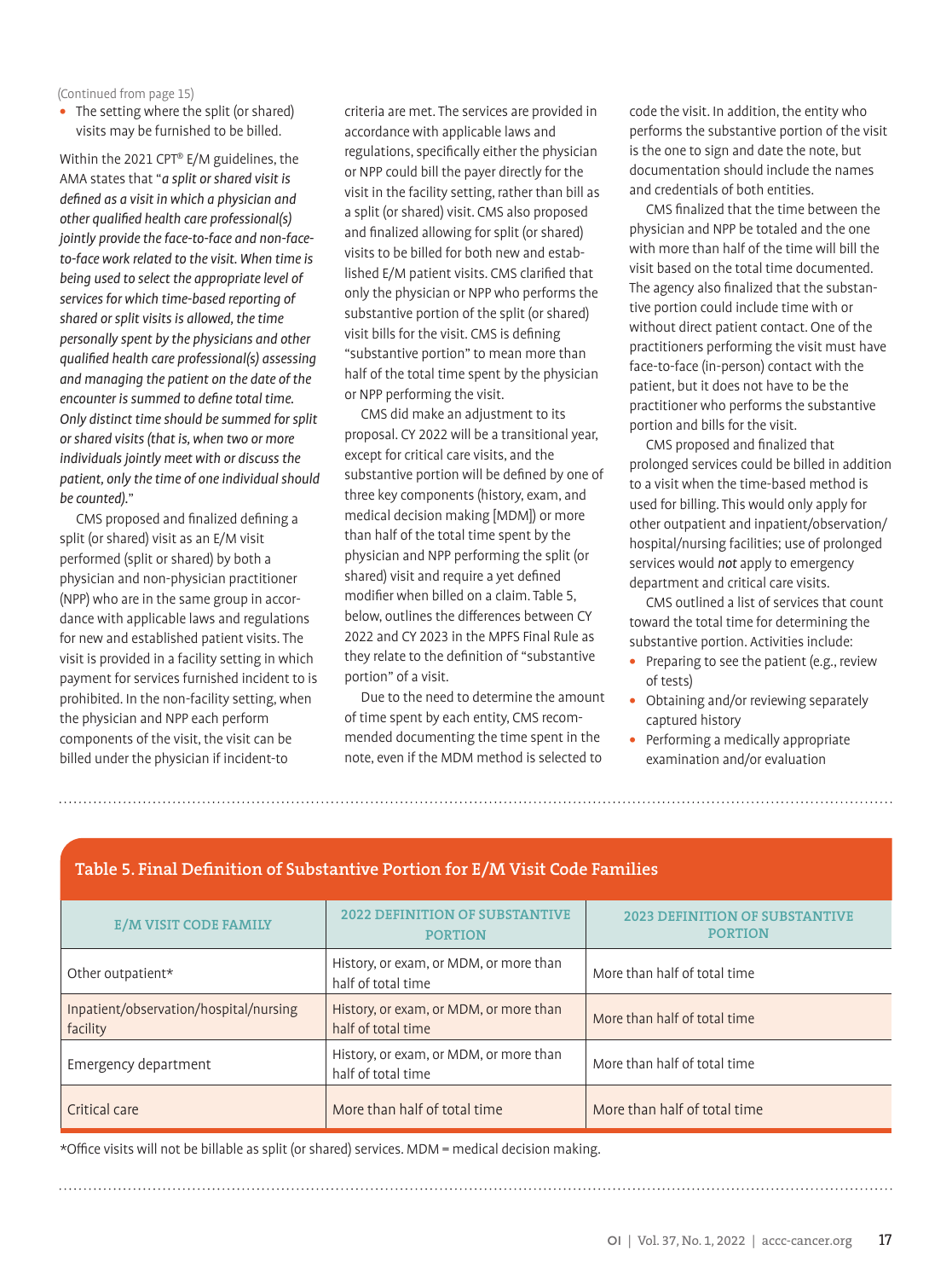- **•** Counseling and educating the patient/ family/caregiver
- **•** Ordering medications, tests, or procedures
- **•** Referring and communicating with other healthcare professionals (when not separately reported)
- **•** Documenting clinical information in the electronic or other health record
- **•** Independently interpreting results (not separately reported)
- **•** Communicating results to the patient/ family/caregiver
- **•** Providing care coordination (not separately reported).

The agency also identified services and items that do not count toward time spent in the visit:

- **•** Performance of other services that are reported separately
- **•** Travel
- **•** Teaching that is general and not limited to discussion that is required for the management of a specific patient.

If the physician and NPP are not in the same group, each would be expected to bill independently based on the full E/M criteria for the work provided. If neither clinician meets the criteria to bill a visit, modifier 52 for reduced services cannot be applied to the E/M visit codes. In this scenario, the visit is not billable for either entity.

### *Payment for the Services of Teaching Physicians*

Stakeholders requested guidance on how time spent by the resident should be counted when selecting the appropriate E/M office visit level. Section 1842(b) of the Act specifies that "*in the case of physicians' services furnished to a patient in a hospital with a teaching program, the secretary shall not provide payment for such services unless the physician renders sufficient personal and identifiable physicians' services to the patient to exercise full, personal control over the management of the portion of the case for which payment is sought.*"

CMS proposed and finalized that when total time is used to determine the appropriate E/M office visit level, only the time that the teaching physician was present can be

included. Because Medicare already makes payment for the program's share of the resident's involvement, CMS does not feel it would be appropriate to count the resident's time toward the total time and only that of the teaching physician would count.

## *Telehealth Services*

CMS received several requests from stakeholders to permanently add several services to the Medicare telehealth services list effective for CY 2022. None of the requests received by the imposed deadline met the category 1 or category 2 criteria to be added permanently.

In response to the COVID-19 public health emergency (PHE), CMS created a category 3 for temporarily added services to the telehealth list. To be permanently added to the list, the services would need to meet category 1 or category 2 criteria; otherwise, services would only be on the list under category 3 for a temporary basis.

CMS proposed and finalized maintaining a category 3 for telehealth services through CY 2023 to allow for the collection of data regarding utilization to better determine whether the temporary designated codes actually meet the criteria to be permanently added. There are a series of codes that CMS only added to the list of telehealth services for the duration of the PHE, and these have not been extended to temporary category 3 status. These services will be removed from telehealth when the PHE ends. As of right now, the PHE is scheduled to end Jan. 16, 2022. CMS solicited comments as to whether any of the services added for the duration of the PHE should be added to the Medicare telehealth list on a category 3 basis to allow for the collection of data to consider permanent addition to the list.

CMS did extend its plan to maintain many of the waivers and extensions related to telehealth for mental health conditions once the PHE ends. Services for diagnoses not related to mental health conditions will begin to end in accordance with their initial application. Temporary services that were added as category 3 codes will remain available on the list until the end of CY 2023 per CMS.

# Communication-Based **Technology**

CMS will remove the audio-only visit codes (CPT **99441-99443**) from the list of approved telehealth services for all services except those related to mental health services. At the initiation of the PHE, CMS noted there was a significant increase in telehealth services, but these telehealth services dropped off for all specialties except for mental health services.

CMS proposed and finalized permanently adopting coding and payment for HCPCS code **G2252**, one of the communication-based services recognized by CMS as billable by physicians or qualified healthcare professionals for a brief check-in lasting 11 to 20 minutes. Originally, this service was created to be used on an interim basis. After stakeholder feedback identified the need for a communication service longer than 10 minutes, CMS finalized code **G2252** as permanent with an assigned payment.

## Physician Supervision of Therapeutic Services

CMS sought feedback on the flexibilities extended during the PHE related to physician supervision. The agency also sought comments on whether additional time is needed beyond the conclusion of the PHE before returning to the standard application of direct supervision. Outside the PHE, direct supervision in the office setting is the requirement. This"*requires the immediate availability of the supervising physician or other practitioner, but the professional need not be present in the same room during the service, and we have interpreted this as 'immediate availability.'*" Through PHE waivers and extensions, CMS continued the requirement of direct supervision but allowed this to be performed through real-time audio and/or video capabilities. CMS sought comments as to whether direct supervision in the office setting should be permanently allowed by real-time audio and/ or video capabilities for only a subset of services and whether a service-level modifier should be created to identify when the requirements for direct supervision were met using real-time audio and/or video capability if extended. After receipt of comments, CMS